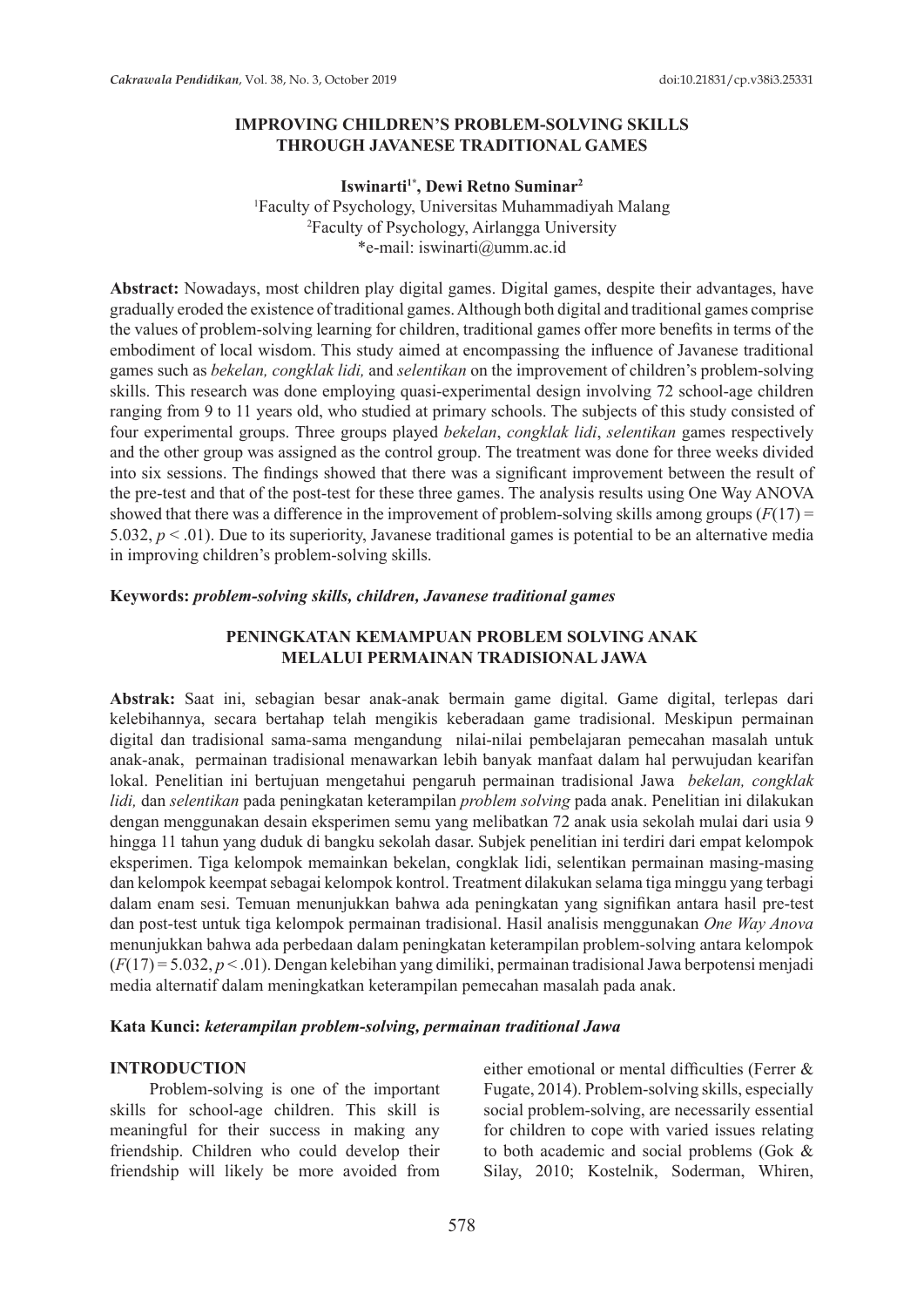Rupiper, & Gregory, 2018).

In the professional context, problemsolving is an essential cognitive activity in daily life (Jonassen, 2000). A study shows that problem-solving skills could predict job performance (Cianciolo, Matthew, Sternberg, & Wagner, 2006; Sternberg, 2000). The result of a study conducted by Ismail, Ismail, & Aun (2015) asserts that problem-solving skills are essential for children to cope with numerous daily life issues. Children with low problem-solving skills will be aggressive upon others and thus likely have many social problems, tend to get involved in any criminal actions and have various mental problems in their adulthood.

The problem-solving experience emerges as prospective chances for children to sharpen their problem-solving skills. Commonly, children could barely solve their problems independently; through practice, learning, and meaningful supports, however, they could significantly develop their problem-solving skills (Pawlina & Stanford, 2011). Through experiences and learning process, children shape their rough ideas that generally yield contradicted decisions into more complex ideas. In their daily life, children's natural skills in solving problems could appear from their involvement in various problem-solving attempts through numerous cognitive experiences that help them to discover any possibilities to address their issues. Further, through education and experience, any dilemmas they encounter with will be more likely to be solved quickly (Dereli-Iman, 2013). Potter (2013) identifies such experiences and offers valuable insights and understanding to cope with daily-life problems. McDonald (2017) reveals that problem-solving games are able to improve one's critical thinking.

The improvement of problem-solving skills through assorted games has been proven significant (Pata, Sarapuu, & Lehtinen, 2005; Hong & Liu, 2003; Fiore, Cuevas, Scielzo, & Salas, 2002). Playing games could become one of the attractive strategies for both teacher and educator to improve problem-solving skills (Moursund, 2016). Researchers weigh up that students could improve their problem-solving skills through game-design (Robertson, 2012) to enhance their perception (Hwang, Hung, & Chen, 2014). Game creation could be used as one of the instructional strategies to assist students in improving their problem-solving skills and critical thinking (Treadwell, Smith, & Pratt, 2014). Games are tools to stimulate a cognitive development which constitutes problem-solving skills (Bhagat, Haque, & Jaalam, 2018).

Kind of games that have been proved increasing problem-solving skills is video games. Video games could become learning media for school children (Buckingham & Burn, 2007; Johnson, 2005; Schmidt & Vandewater, 2008). Learning through analog video could improve children's problem-solving skills. They could follow the illustration and strategies provided in the video (Chen & Siegler, 2013). Schmidt & Vandewater (2008) explained that video games could improve problem-solving skills through strategies and rules consisted of the games so that children could cope with problems they encounter.

A game is a game with rules and competitive atmosphere played by more than one player (Frost, Wortham, & Reifel, 2008; Schaefer & Reid, 2001). A game with rules is a game that is appropriate for school-age children due to its function that could trigger them to think logically (Drewes & Schaefer, 2014; Frost, et. al., 2008). Playing a game could stimulate children's thinking and learning skills including problem-solving skills (Whitebread, Basilio, Kuvalja, & Verma, 2012).

Long before the existence of modern games, has long been developed and played various kinds of traditional games. Traditional games are games inherited over generations incorporating various salient learning values for child development (Akbari, Abdoli, Shafizadeh, Khalaji, Hajihosseini, & Ziaee, 2010; Bishop, Curtis, & Opie, 2001; Parlebas, 2005). A study conducted by Iswinarti, Ekowarni, Adiyanti, & Hidayat (2016) points out that traditional game of "*gembatan*" could become learning media to improve social competencies comprising problem-solving, teamwork, selfcontrol, and empathy.

From numerous literature on games that have been developed for the improvement of children's problem - solving skills, very little research has been conducted to address traditional games; most of the studies are based on digital games. Traditional games are games that come from local wisdom. In Java, Indonesia, there are plenty of traditional games that have existed for a long time.. When compared to digital games, traditional games represent the richness of local culture and do not require a large amount of money. Traditional games can also foster children's social values as children play them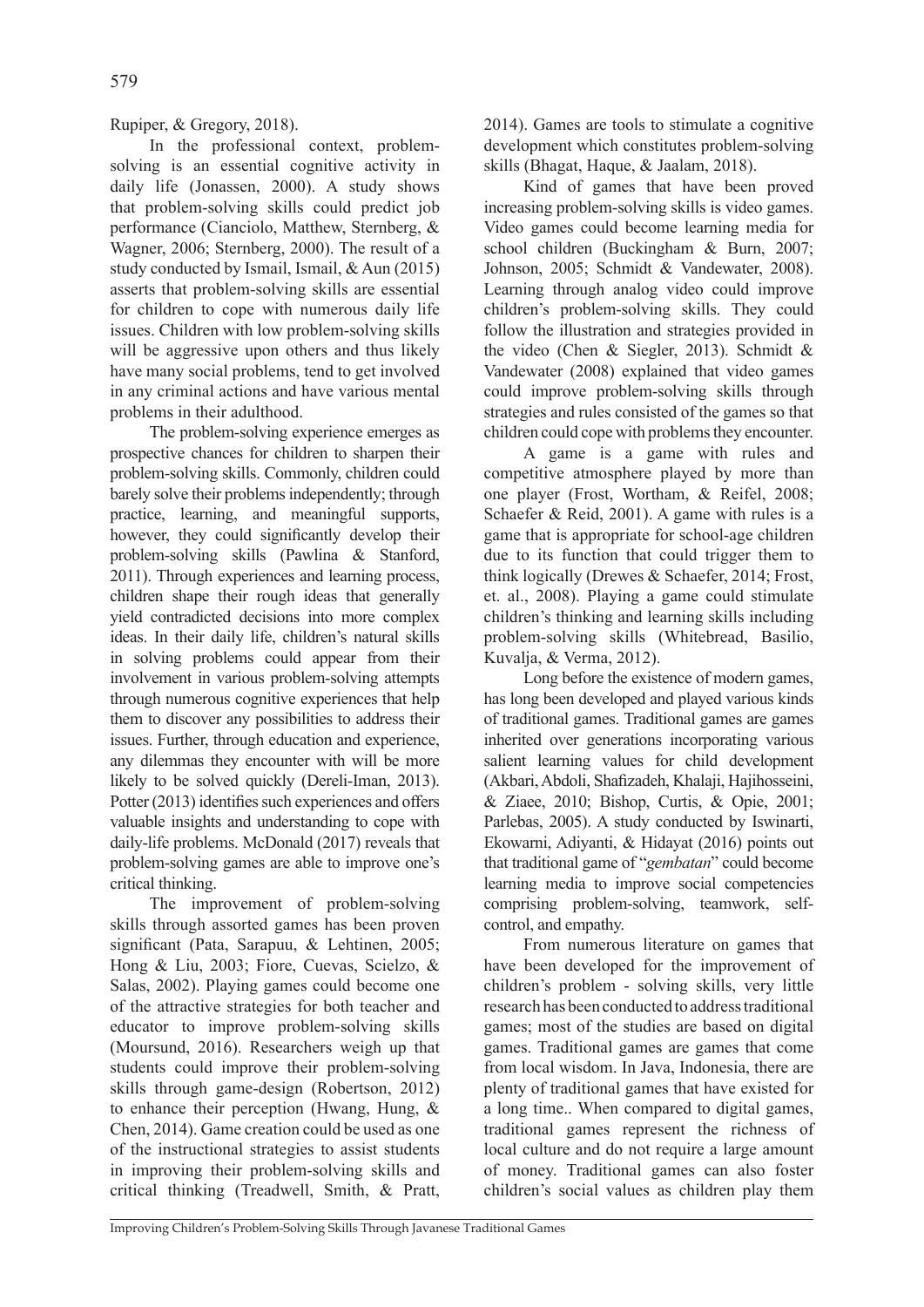in groups. Padmaningsih, Suwanto, & Sujono (2018) found various values of local wisdom in various traditional Javanese games such as social values, physical-motor development, and various problem-solving abilities such as strategy formulation and creativity.

*Bekelan*, *congklak lidi*, and *selentikan* are traditional Javanese games which according to the analysis of their playing procedure, constitute problem-solving learning values. In these games, children are required to concentrate, make decisions, set strategies, and complete tasks starting from easy mode to hard mode. Therefore, these games need to be tested for their effectiveness in improving children's problemsolving skills. All of these are supported by Hunt & Ellis's notion (2004) about the logical thinking that is necessarily required in problem-solving.

Play is a means for children to learn problem solving skills that will be transferred in real life (Sutton-Smith, 2008). In the traditional game of *bekelan*, *congklak lidi,* and *selentikan*, the child will learn to set strategies, make decisions, identify problems and solve problems. Learning in problem solving encountered in games will be reflected by the facilitator so that children will better understand how to do problem solving in games. These various problem solving skills will also be reflected again by the facilitator so that the child can apply them in their daily lives. Thus it is necessary to conduct research to prove this hypothesis.

It is the purpose of this study to examine the influence of traditional games of *bekelan, selentikan,* and *congklak lidi* on the improvement of children's problem-solving skills. This study contributes in providing alternative treatments to improve the development of children's problemsolving skills through traditional games.

#### **METHODS**

This study was done by means of experimental design with *multiple treatments* 

| <b>Table 2. The Description of Participants</b> |  |  |  |
|-------------------------------------------------|--|--|--|
|-------------------------------------------------|--|--|--|

*under a pre-test post-test control group*. The measurement of problem-solving performance was done before and after the treatment upon three groups: group of *bekelan, congklak lidi,*  and *selentikan.* The description of each group can be seen in Table 1.

|               | <b>Table 1. The Description of Experimental</b> |
|---------------|-------------------------------------------------|
| <b>Groups</b> |                                                 |

| Group                    | <b>Pre-Test</b> | <b>Treatment</b> | Post-<br><b>Test</b> |
|--------------------------|-----------------|------------------|----------------------|
| Game of <i>Bekelan</i>   | X1              | T1               | X <sub>2</sub>       |
| Game of<br>Congklak Lidi | X1              | T <sub>2</sub>   | X <sub>2</sub>       |
| Game of<br>Selentikan    | X1              | T3               | X <sub>2</sub>       |
| Control Group            | X1              |                  | X <sub>2</sub>       |

Note:

X1: Pre-test

X2: Post-test

T1: Game treatment of *Bekelan*

T2: Game treatment of *Congklak Lidi*

T3: Game treatment of *Selentikan*

Participants in this study were primaryschool students in Malang Regency. Subjects consisted of 72 children divided into four groups: experimental group 1 consisting of those playing *bekelan*; experimental group 2 consisting of those playing *congklak lidi*; group 3 consisting of those playing *selentikan*; and last, group 4 as the control group. Each experimental group included nine children divided into three teams in which each team consisted of three children. Informed consent was obtained from all individual participants included in the study. Parents and teachers gave approvals for the involvement of research participants. The average age of the participant was 10.4 years. Table 2 present the description of gender and age of participants.

| Group         |    | Gender |              |                    | Sd  |
|---------------|----|--------|--------------|--------------------|-----|
|               | M  | F      | <b>Total</b> | <b>Average Age</b> |     |
| Bekelan       | 7  | 11     | 18           | 10.5               | .33 |
| Congklak Lidi | 9  | 9      | 18           | 10.4               | .44 |
| Selentikan    | 10 | 8      | 18           | 10.3               | .42 |
| Control Group | 10 | 8      | 18           | 10.4               | .33 |
| Total         | 36 | 36     | 72           | 10.4               | .38 |

*Cakrawala Pendidikan*, Vol. 38, No. 3, October 2019 doi:10.21831/cp.v38i3.25331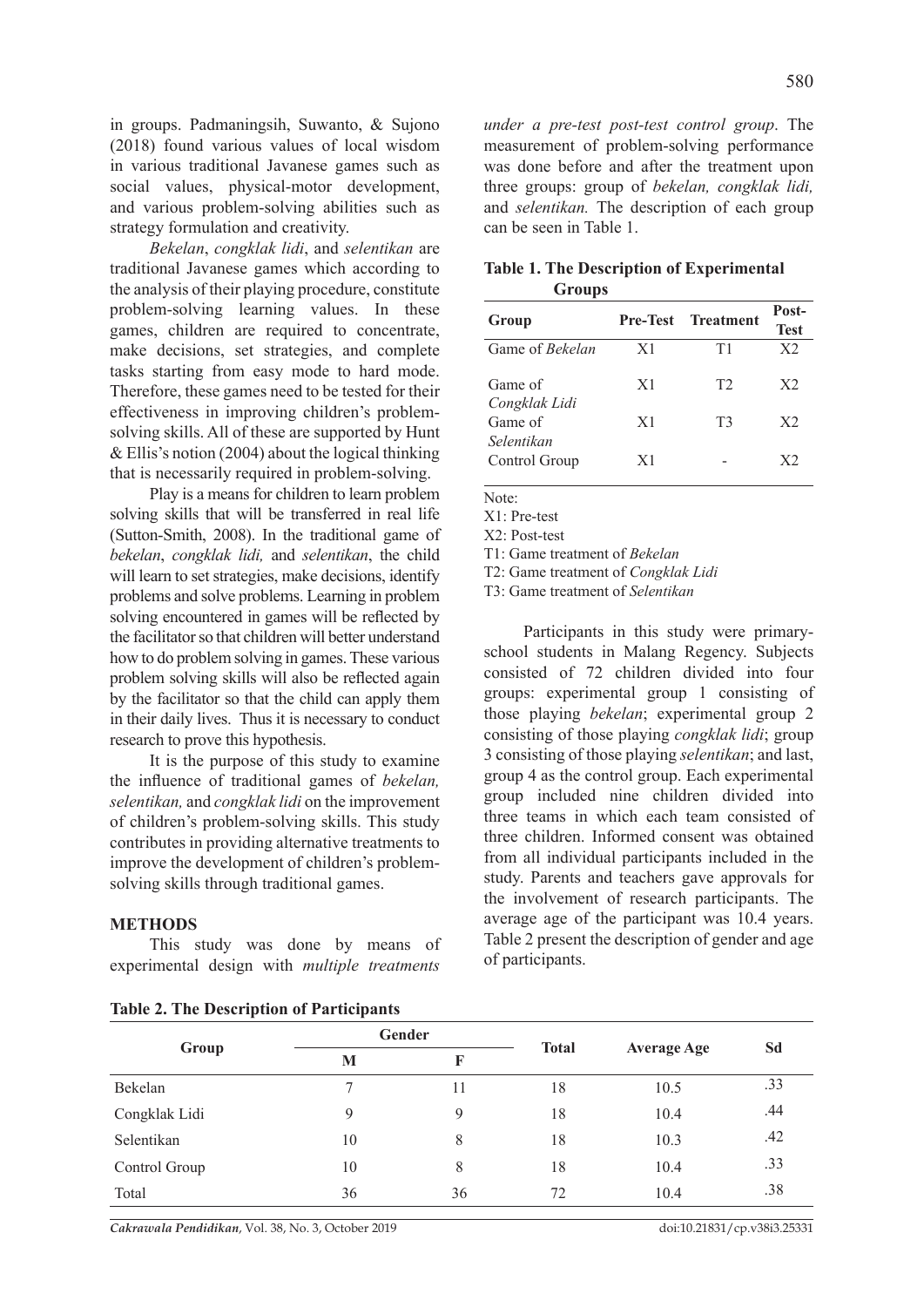The instrument used to measure pre-test and post-test score in this study was the problemsolving scale comprising 16 items. This scale was specially designed for this study. It was designed in form of word problems with multiple choices on how a child solve the daily-life problems. The multiple choices consisted of three alternatives. Three-point was given to the favorable option supporting problem-solving skills. Two points were given to the favorable option with lower grade and one score was given to unfavorable choice which did not support problem-solving skills. Before distributing the scale, the trial and reliability test was done to measure this scale. According to the result of these tests, it was gained the *Cronbach's Alpha* score of .831.

Research procedure include preparation and treatment. This study started with preparing the required instruments that is the problemsolving scale. In this preparation stage, the scale was designed, compiled, and tested its reliability. The game module, furthermore, was designed, trialled, and evaluated to see its properness. The subjects were also selected in this stage by considering the pre-test score from four primary schools. From each school, there were nine five-grade students selected to be subjected by considering their low-tointermediate scores in the problem-solving scale. Each school represented four groups consisting of three experimental groups: the group of *bekelan*, the group of *congklak lidi*, and the group of *selentikan*, and one control group. The description about how to play the games is attached in this script. The treatment was done for three weeks divided into six sessions. In each session, a subject played with the other two subjects that had been set. In the first session, two subjects learned to play the game. Further, in the succeeding session, after playing the game children discussed with facilitators to gain feedbacks about the learning process. The measurement of problem-solving skills was done after all six sessions ended.

Games used in this study are described as follows:

(a) *Bekelan* is a traditional game that uses *bekel ball* and *bekel stones* played by two or more players. This game is started by throwing up the ball followed by scattering *bekel stones* on the ground while catching up again the ball before bouncing the floor. Then the ball should be thrown again. While the ball is in the air, the player must collect *bekel stones* according to its stages. The stages are divided into (1) single-take. In this stage, the player must collect the stones one by one and the ball must be thrown again while the collected stones are scattered again on the floor. Afterward, the player must collect two stones at once until they all are collected, for instance, if there are six stones, the player must collect these six stones until the end of the turn; (2) *Phet* (the *bekel stones* must be flipped upside down on its hole). In this stage, players must flip the stones upside down on its hole, followed by collecting all the stones according to the first stage (one by one, two by two, and so forth); (3) *Rha/rhe* (the *bekel* stones must be flipped upside down on its back). In this stage, all stones must be flipped into *rha/rhe*, followed by collecting all the stones according to the first stage (one by one, two by two, and so forth); (4) *Klat* one to five (*bekel* stones are flipped flat on its soft side); (5) *Es* one to five (*bekel* stones are flipped flat on its triangle shape); (6) Flipping all stones from stage 1 to stage 5. After this stage, the player must collect all stones in once while pointing forefinger on the floor. If the player could not do this, he/she must restart from the beginning. Any player who could pass these all stages will get one point.

(b) *Congklak lidi* is a traditional game that uses 50 sticks played by two or more players. This game is started by throwing all the sticks on the floor and starts collecting them one by one. The first player holds the stick on the floor and then opens them slowly. The sticks will be scattered and he/ she must collect them one by one. However, the player must collect the sticks without touching other sticks; otherwise, he will fail the game and another player must play it. The objective of this game is collecting all the sticks without touching other sticks. Any player who could collect all the sticks will earn one point in each turn. In this game, the values of problem-solving skills exist in the way how players carefully collect the sticks one by one without touching other sticks and the way how players decide the best strategy to be used to win the game.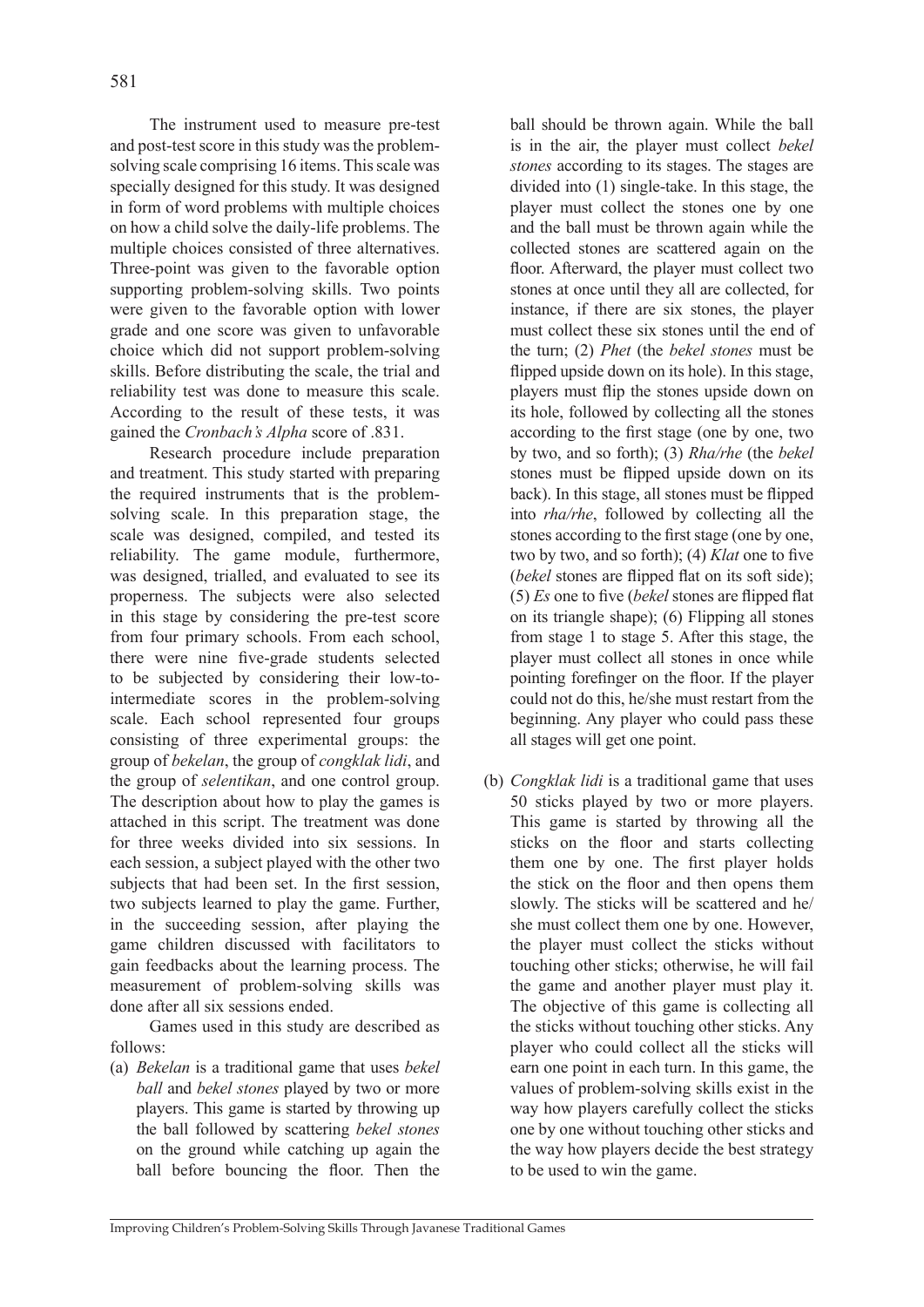

**Figure 1. The games**

(c) *Selentikan* is a traditional game that uses five stones. This game is started by scattering all these five stones. The player must use the furthest stone by which he/she must throw other stones. This game requires full concentration and good strategies. In this game, the values of problem-solving skills exist in the way how players decide which stones to throw.

The data of pre-test and post-test in each group were analyzed by using *paired sample t-test.* This test was used to figure out the different score of *problem-solving skills* before and after the treatment. *One-way anova* test was done to figure out the improvement of problemsolving skills among groups.

## **RESULTS AND DISCUSSION Result**

Table 3 presents the overview of the mean scores in the pre-test and post-test of each group. It also describes the results of *paired sample t-test* which measures whether or not there is a difference of problem-solving skills between the pre-test and post-test in four groups. The scores on p indicate the significance of differences, in which scores less or equal to .05 mean that differences between groups are significant.

Based on the description in Table 3, it can be seen that there were increasing scores of problem-solving skills between pre-test and post-test in all experimental groups yet there was no score difference between pre-test and post-test in the control group. This indicates that *bekelan, congklak lidi*, and *selentikan* games could

**Table 3. The Overview of the Mean Difference of Problem-Solving Skills between Pre-Test and Post-Test in the Groups**

|               | 1 ost 10st in the Groups          |                                           |       |      |
|---------------|-----------------------------------|-------------------------------------------|-------|------|
| Group         | <b>Mean Score of Pre-</b><br>test | <b>Mean Score of Post-</b><br><b>Test</b> | t(17) |      |
| Bekelan       | 28.3                              | 32.6                                      | 4.221 | .001 |
| Congklak lidi | 29.2                              | 31.1                                      | 2.200 | .042 |
| Selentikan    | 29.1                              | 33.5                                      | 8.791 | .000 |
| Control Group | 31.1                              | 31.3                                      | .719  | .719 |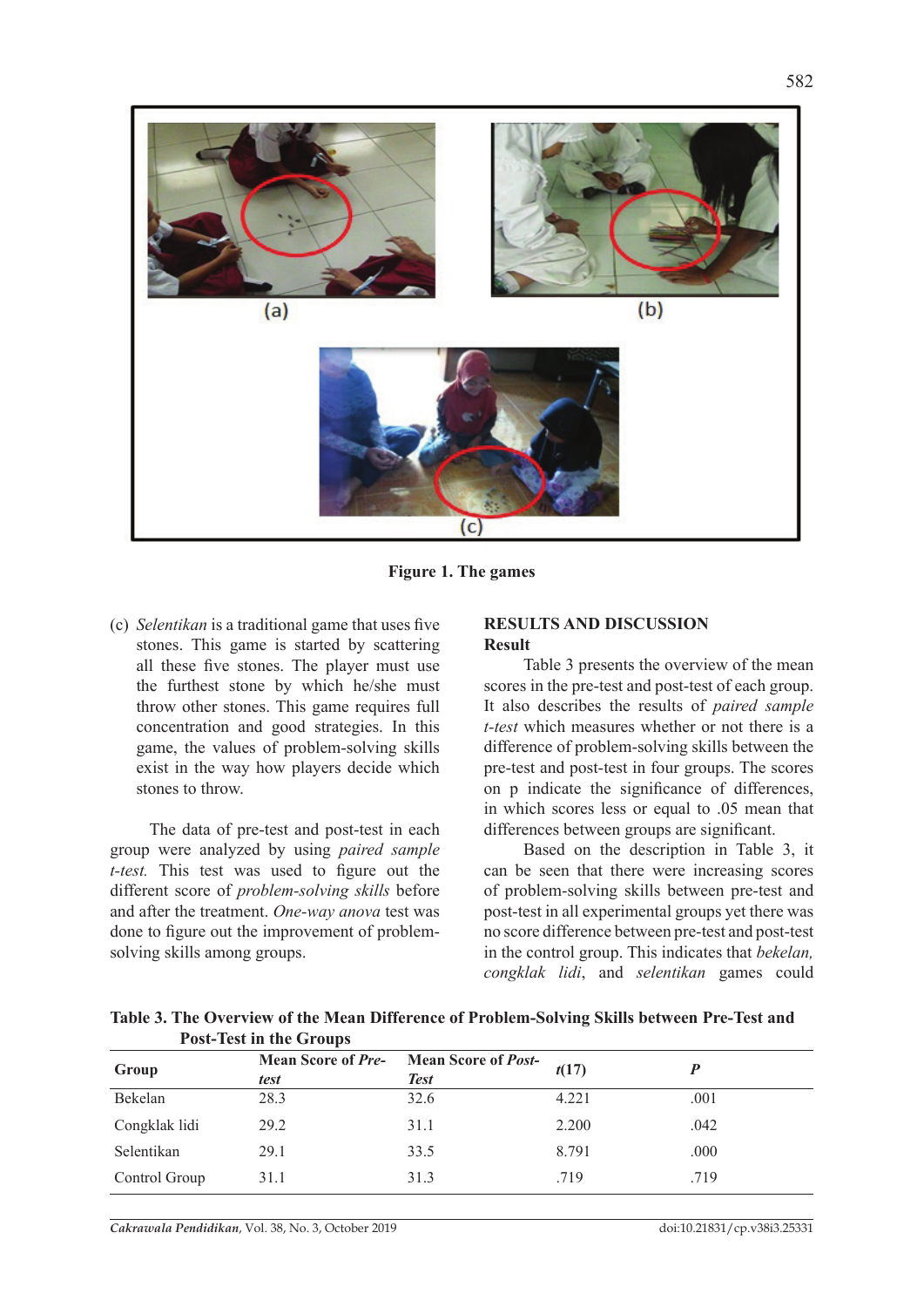become effective learning media to improve the problem-solving skills on school-age children.

The overview of problem-solving skills before and after the treatment of three traditional games of *bekelan, congklak lidi,* and *selentikan*  can be seen in the Figure 1.

The succeeding data analysis was done by using *one-way anova test* to figure out the influence of each game on the improvement of problem-solving skills. The analysis results showed that there was a difference in the improvement of problem-solving skills among groups  $(F(17) = 5.032, p < .01)$ . The analysis result of multiple comparisons can be fully seen in Table 4.

Based on the results of multiple comparison analysis as described in Table 4, it can be concluded that there was no difference in terms of the influence of *bekelan, congklak lidi,* and *selentikan* on the increase of problemsolving skills. *Bekelan* and *congklak lidi* games were not significantly different in improving problem-solving skills  $(t(3) = 1.590$ , and  $p =$ .073). Similarly with *bekelan* and *selentikan*  $(t(3) = -2.631$ , and  $p = .057$ ) also *congklak lidi* and *selentikan* ( $t(3) = -0.068$ , and  $p = 0.945$ ).

When compared to the changes of the pretest-posttest in the control group, it can be seen that the increase in problemsolving skills in the group playing traditional



**Figure 2 The Diagram of Overall Scores**

**Table 4. The Comparison of the Improvement of Problem-Solving Skills among Groups**

| Group                                | <b>Mean Difference</b> | t(3)     | $\boldsymbol{P}$ |
|--------------------------------------|------------------------|----------|------------------|
| Bekelan – Congklak lidi              | 1.944                  | 1.590    | .073             |
| Bekelan – Selentikan                 | $-2.017$               | $-2.631$ | .057             |
| Congklak lidi – Selentikan           | $-.072$                | $-.068$  | .945             |
| <i>Bekelan</i> – Control Group       | 1.583                  | 1.468    | .155             |
| <i>Congklak lidi</i> – Control Group | 3.528                  | 3.113    | .002             |
| $Selentikan$ – Control Group         | 3.600                  | 4.044    | .001             |

Improving Children's Problem-Solving Skills Through Javanese Traditional Games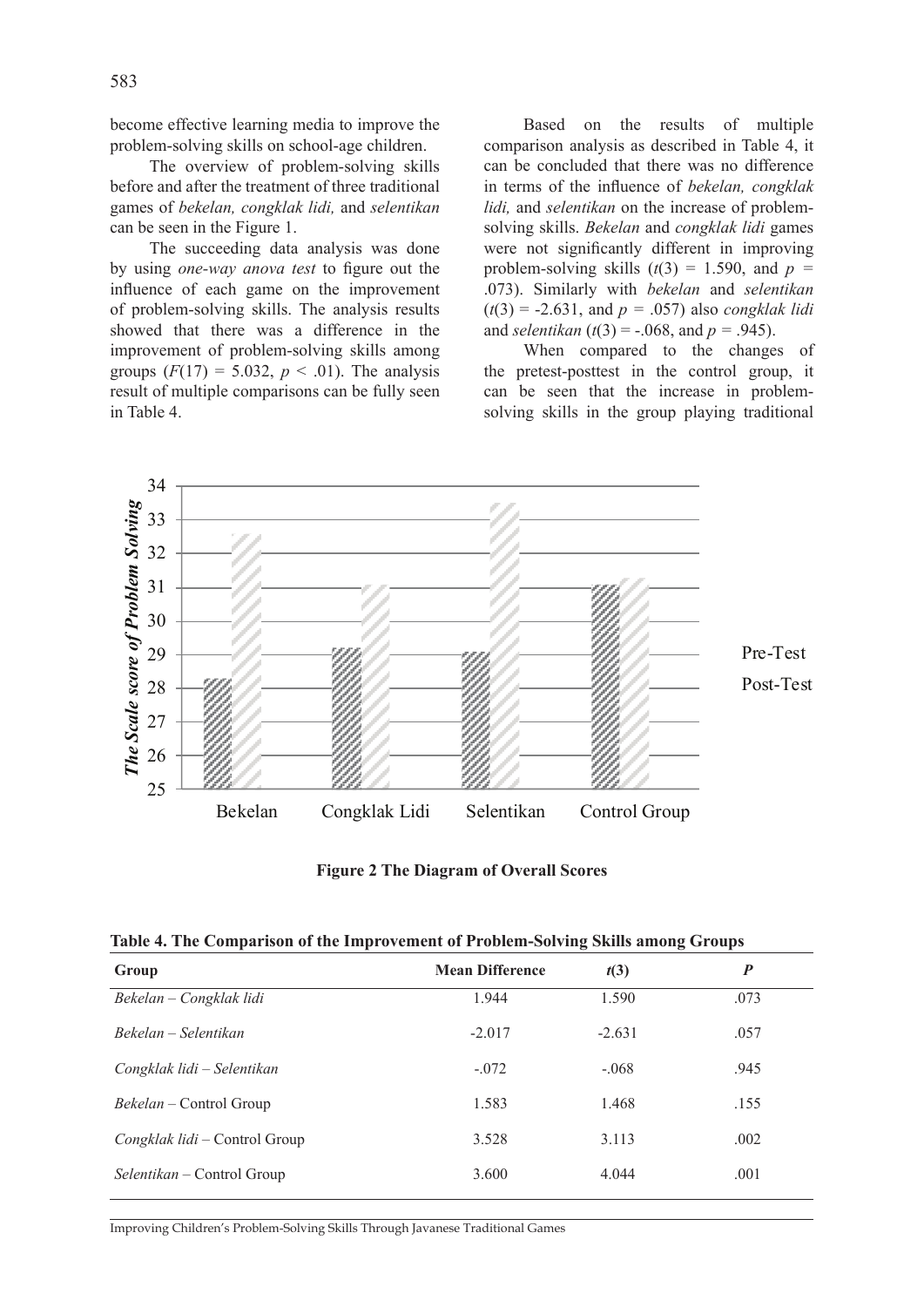*bekelan* game was not significantly different  $(t(3) = 1.468, p = .155)$ . Meanwhile, the group that played *congklak lidi* experienced an increase in problem-solving skills as compared to the control group  $(t(3) = 3.113, p)$ = .002); and the group playing *selentikan* also experienced an increase in problem-solving skills as compared to the control group  $(t(3)$  = 4.044,  $p = .001$ ). Based on the overall analysis results above, it can be seen that both *selentikan* and *congklak lidi* could significantly develop problem-solving skills on school-age children as compared to *bekelan*.

# **Discussion**

This study aimed at investigating the influence of traditional Javanese games of *bekelan, congklak lidi,* and *selentikan* on the improvement of children's problem-solving skills. Findings of this study showed that there was an improvement in children's problemsolving skills after the game treatments. This supported experts' notion that playing is one of the effective learning media to improve varied skills in children.

Playing has a central role in developing cognitive skills. Piaget and Vygotsky, two experts of cognitive development, assert that playing could provide chances for children to directly interact with surrounding materials and subsequently construct their knowledge upon this world. This becomes one of the most salient elements in cognitive development, including problem-solving skills (Zigler & Bishop-Josef, 2004). As reflected by Elkind (2007), playing is one of human's necessities to adjust to the world and create a new learning experience.

The results of this study also attest to the previous studies that learning could become of meaningful media to improve problem-solving skills (Moursund, 2016; Obikwelu, Read, & Sim, 2013; Spires, Rowe, Mott, & Lester, 2011). A study conducted by Iswinarti, et. al. (2016) also figures out that the traditional game of *gembatan* could improve children's social competencies, including problem-solving skills. This study also supports previous research in Indonesia conducted by Kawuryan, Hastuti, & Supartinah (2018) who found that traditional games can be a medium for thematic learning to improve students' creative abilities. In the study of Widiana, Jampel, & Prawini (2018) also found that traditional games are effective for improving cognitive processes in achievement.

In this study, game treatments could provide several relevant experiences that are meaningful for their daily life. These games tend to be competitive for children and thus improve their cognitive skills through concentration and strategies. The cognitive process in these games was adjusted in accordance with their respective skills and could offer feedbacks in each session of the games as a learning process. It also assesses children's understanding of any advantages they would get. Smiley, Thelin, Lance, & Muenchen (2002) also state that problem-solving skills depend on either information or basic knowledge of children by which they could easily cope with particular problems

From third to fifth sessions, children were to discuss their experiences during the games. Through such discussion, children, therefore, were expected to gain valuable experiences that could be applied to solve any issues. During the experimental process, subjects were also trained to discover any values in the games based on their schemata.

An individual will easily value or argue every phenomenon once it involves their experiences. Children's problem-solving skills will improve if they frequently face the same problems so that they could enable their experiences to help them to cope with the problems (Novotná, Eisenmann, Přibyl, Ondrušová, & Břehovský, 2014). Meanwhile, according to Coker, Heiser, Taylor, & Book (2016), once such experiences could create a meaningful change within an individual, it evidently proves that the learning process has taken place. In this context, the learning process could be earned by children through the given feedbacks.

Subjects used in this study were categorized into school-age children ranging from 9 to 11 years old, did not have any physical or mental disorders, and varied from male to female. According to Piaget (Santrock, 2011) from 7 to 11 years old, children are undergoing the development stage of concrete operational. In this stage, a child will be capable of undergoing a concrete and logical thinking as well as considering any concrete and real characteristics of particular objects. Therefore, in this stage, children could also classify or differentiate any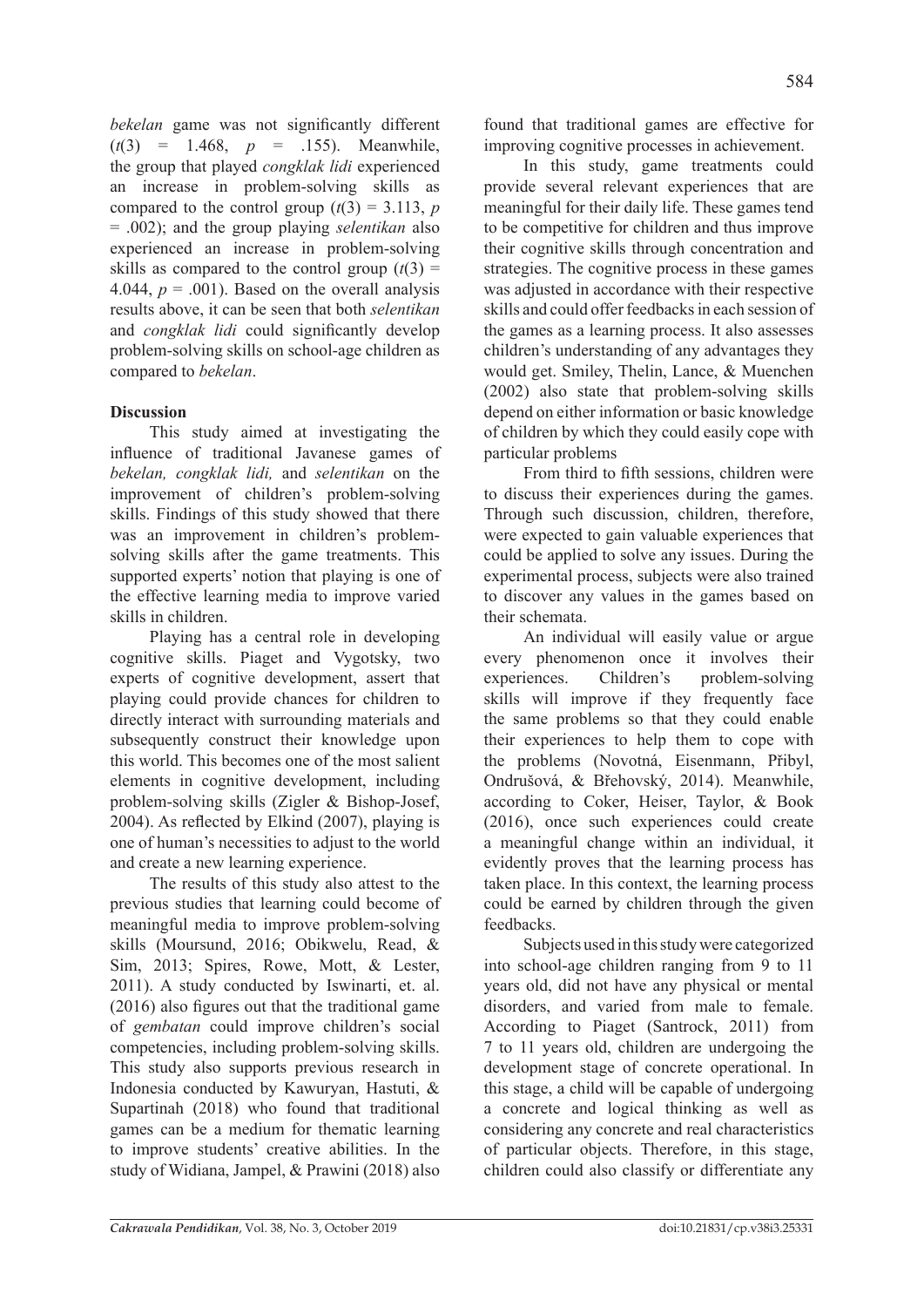objects based on their groups as well as regard the mutual relationship between these two.

The traditional game of *congklak lidi* is a traditional game that uses 50 sticks played by two or more players. This game is started by throwing all the sticks on the floor and starts collecting them one by one. The first player holds the stick on the floor and then opens them slowly. The sticks will be scattered and he/she must collect them one by one. However, the player must collect the sticks without touching other sticks; otherwise, he will fail the game and another player must play it. The objective of this game is collecting all the sticks without touching other sticks. Any player who could collect all the sticks will earn one point in each turn.

The stages in the traditional game of *selentikan* were also proven effective to improve children's problem-solving skills. In the first stage, children were to decide the best strategy to throw the scattered stones. After the enemy took one of the stones and point outed which stone that must be thrown in the first turn, other children must decide which best strategy to use to throw the pointed stone. Children must also concentrate to avoid falling; otherwise, they would fail this turn. Besides, all subjects must also set strategies to get the point; one of which was the strategy to keep the stones in hands to get more points. For the enemy role, children must decide the strategy to select and take the stone. They must also decide which stone that must be thrown by other players so that they would never win the game. These all develop children's cognitive to concentrate, set strategies, and make a decision to win the game.

Both *selentikan* and *congklak lidi* have different rules and stages. Hence, subjects were asked to follow the rules to win the games. As mentioned by Santrock (2011), there are three problem-solving aspects that assist them to play the games, namely: (1) figuring out and understanding the problems. In this context, subjects were to follow the rules and learned to cope with any encountered problems during the game; (2) setting strategies to solve the problems. In this context, subjects were to decide strategies to determine which stones or sticks that must be thrown or taken without touching one another; (3) exploring any solutions in which an individual will use alternative ways that have been decided before.

The traditional game of *bekelan* has numerous stages. In the first stage, subjects must concentrate to collect *bekel stone* from one to six. The problem-solving process happened in this game can be seen while subjects must determine how high the ball must be thrown while collecting all *bekel stones* according to the stages. After collecting the stones one-byone, they must proceed the further step, that is collecting the stones two-by-two, and so forth.

The traditional games of *bekelan* and *selentikan* have also different rules and stages. Thus, it enables subjects to understand what they have to do to follow the rules. According to Santrock (2011), there are three stages of problem-solving that can be found in these games: (1) figuring out and understanding the problems; (2) setting problem-solving strategies to cope with, solve the problems, and subsequently win the game; (3) exploring any possible solutions comprising decision-making process. These games stimulate subjects to make the right decision to win the game by selecting the best strategy to select the stones and to measure how high the ball must be thrown. As stated by Dharmamulya (2004), games involving cognitive processes fully require concentration, serenity, intelligence, and effective strategy.

During the stages in both *congklak lidi* and *selentikan,* it can be analyzed that there were various cognitive processes inside the player's brain involving *cerebellum* to coordinate both movement and muscle balance that triggers *cerebrum* in frontal lobe area to think rigorously. According to MacLin, MacLin, & Solso (2007), these all might help an individual to undergo the problem-solving process.

In this study, *bekelan* had rather slight influence on the improvement of children's problem-solving skills compared to *congklak lidi*  and *selentikan* due to its rather-high difficulty level. Based on the observation results, subjects experienced many difficulties in *bekelan.*  Considering the equal duration of these three games, apparently *bekelan* supposedly requires a longer duration to be played by children. This, thus, becomes the limitation in this study that necessarily requires further consideration for succeeding studies.

This study concludes that the Javanese traditional games of *bekelan, congklak lidi,*  and *selentikan* may become effective media in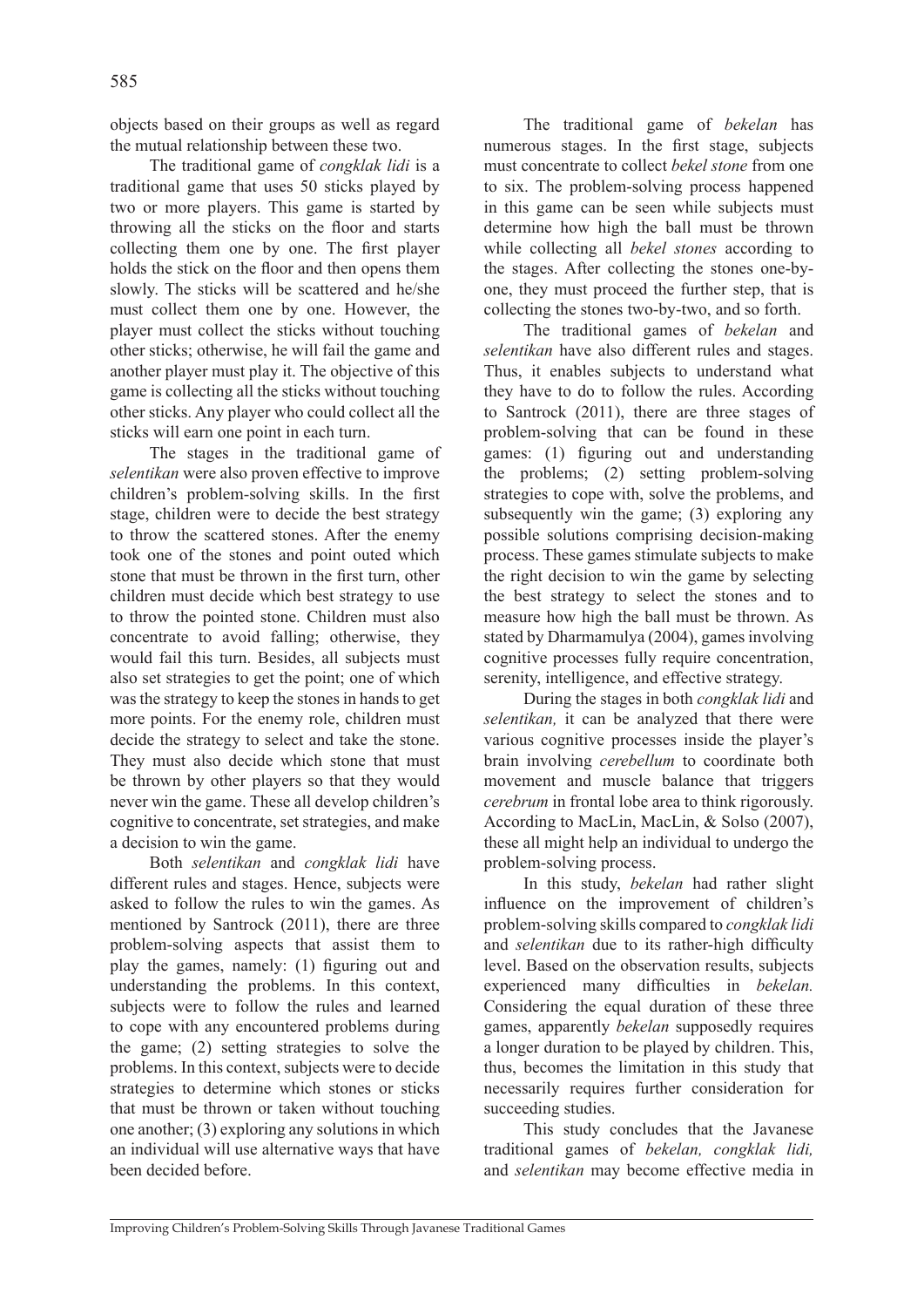problem-solving learning. There were several improvements in problem-solving skills on school-age children who played these three games. Further, both *congklak lidi* and *selentikan*  were better in improving problem-solving skills on school-age children as compared to *bekelan.* Through these games, children learn problemsolving skills starting from the simple procedure to the more complex one as the games proceed; such procedures may train children with various skills in solving problems such as setting strategies, thinking critically, making decisions, and choosing solutions.

The limitation of this study is that there is not any follow-up provided in the problem solving skills after the posttest was done. Further research can be done by combining one game with another in improving the problem-solving skills so that it may provide-more insights of how problem solving skills can be developed in children.

## **CONCLUSION**

This study concluded that the Javanese traditional games of *bekelan, congklak lidi,*  and *selentikan* could become effective media in problem-solving learning. There were several improvements of problem-solving skills on school-age children who played these three games. By playing Javanese traditional game children learn to find problems, make decisions, strategize, and find the best problem solving, Further, both *congklak lidi* and *selentikan* were better in improving problem-solving skills on school-age children compared to *bekelan.* Based on the result, Javanese traditional games is potential to be an alternative media in improving children's problem-solving skills.

### **ACKNOWLEDGEMENT**

The authors thank all the research participants who were willing to be involved in this research. Deepest gratitude also goes to Laila Alfinur Hasana, Mandasari, Ulfa Nurussyifa who have helped the researchers with the research process and data collection. This research was funded by internal Faculty Research Support Fund.

#### **REFERENCES**

- Akbari, H., Abdoli, B., Shafizadeh, M., Khalaji, H., Hajihosseini, S., & Ziaee, V. (2010). The effect of traditional games in fundamental motor skill development in 7-9 year-old boys. *Iranian Journal of Pediatrics*, *19*(2), 123-129.
- Bhagat, V., Haque, M., & Jaalam, K. (2018). Enrich schematization in children: Play as a tool for cognitive development. *Journal of Applied Pharmaceutical Science*, *8*(7), 128-131. doi:10.7324/JAPS.2018.8720.
- Bishop, J. C., Curtis, M., & Opie, I. (Eds.). (2001). *Play today in the primary school playground: Life, learning and creativity*. Buckingham: Open University Press.
- Buckingham, D., & Burn, A. N. (2007). Game literacy in theory and practice. *Journal of Educational Multimedia and Hypermedia*, *16*(3), 323-349.
- Chen, Z., & Siegler, R. S. (2013). Young children's analogical problem solving: Gaining insights from video displays. *Journal of experimental child psychology*, *116*(4), 904-913. doi: 10.1016/j.jecp.2013.08.009.
- Cianciolo, A. T., Matthew, C., Sternberg, R. J., & Wagner, R. K. (2006). Tacit knowledge, practical intelligence, and expertise. In N. Charness, K. A. Ericsson, P. Feltovich, R. Hoffman (Eds.), *The Cambridge handbook of expertise and expert performance* (pp. 613-632). New York, NY: Cambridge University Press. doi:10.1017/CBO9780511816796.035.
- Coker, J. S., Heiser, E., Taylor, L., & Book, C. (2017). Impacts of experiential learning depth and breadth on student outcomes. *Journal of Experiential Education, 40*(1), 5-23. doi:10/1177/1053825916678265.
- Dereli-Iman, E. (2013). Adaptation of social problem solving for children questionnaire in 6 age groups and its relationships with preschool behavior problems. *Educational Sciences: Theory and Practice*, *13*(1), 491-498.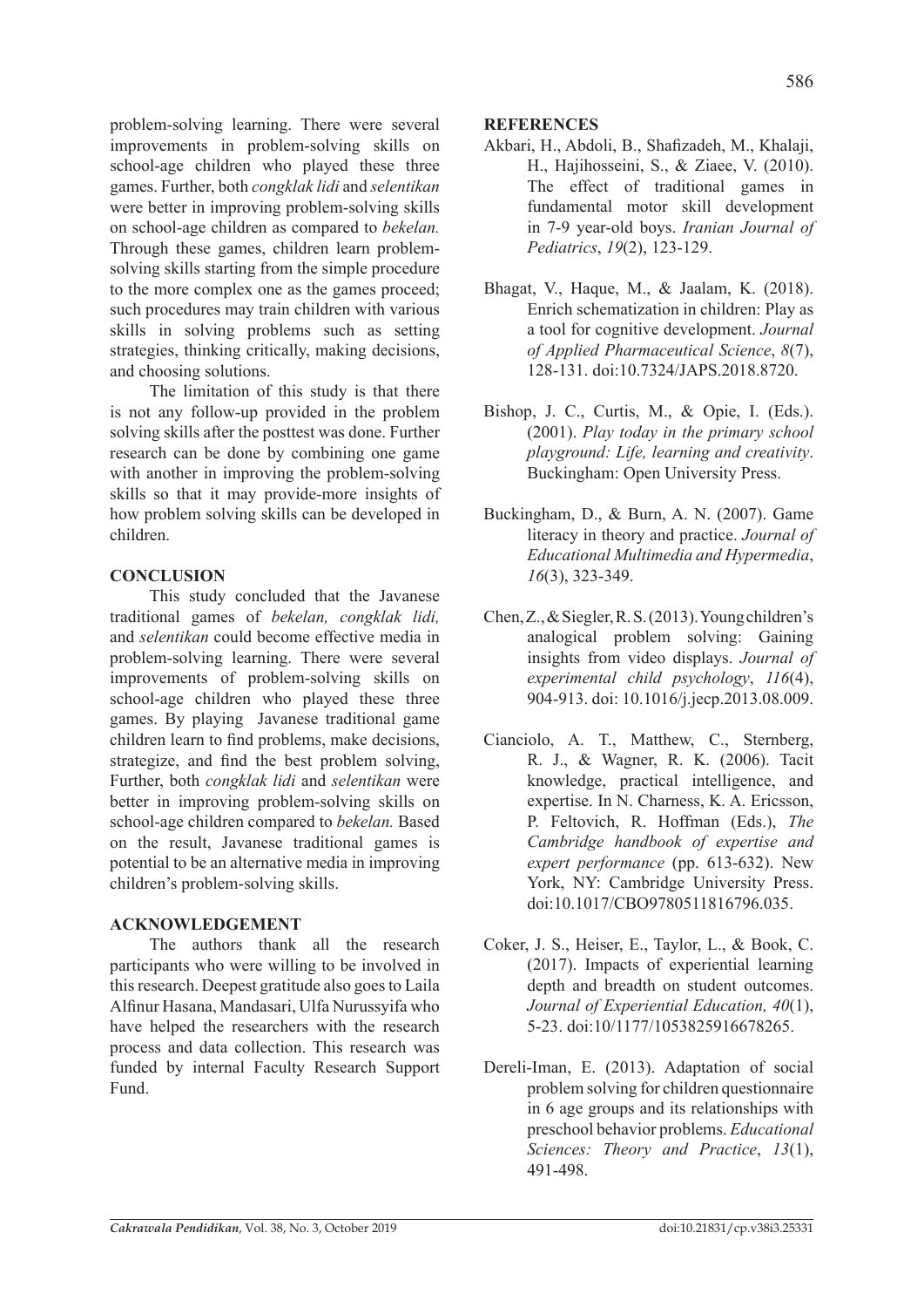- Dharmamulya, S. (2004). *Permainan tradisional Jawa.* Yogyakarta, Indonesia: Kepel Press.
- Drewes, A., & Schaefer, C. (2014). Introduction: How play therapy causes therapeutic change. In C. E. Schaefer & A. A. Drewes (Eds.), *The therapeutic powers of play: 20 core agents of change* (2<sup>nd</sup> ed., pp. 1-7). Hoboken, NJ: Wiley.
- Elkind, D. (2007). *The power of play: How spontaneous imaginative activities lead to happier, healthier children*. Cambridge, MA: Da Capo Press.
- Ferrer, M. & Fugate, A. M. (2002). *The importance of friendship for schoolage children*. Gainesville, FL: Florida Cooperative Extension Service, EDIS.
- Fiore, S. M., Cuevas, H. M., Scielzo, S., & Salas, E. (2002). Training individuals for distributed teams: Problem solving assessment for distributed mission research. *Computers in Human Behavior*, *18*(6), 729-744. doi:10.1016/S0747- 5632(02)00027-4.
- Frost, J. L., Wortham, S. C., & Reifel, S. C. (2008). *Play and child development*. Upper Saddle River, NJ: Pearson/Merrill Prentice Hall.
- Gok, T., & Silay, I. (2010). The effect of problems solving strategies on student achievement, attitude and motivation. *Latin-American Journal of Physics Education*, *4*(1), 7-21.
- Hong, J. C., & Liu, M. C. (2003). A study on thinking strategy between experts and novices of computer games. *Computers in Human Behavior*, *19*(2), 245-258. doi:10.1016/S0747-5631(02)00013-4.
- Hunt, R. R. & Ellis, H. C. (2004). *Fundamentals of cognitive psychology* (7th ed)*.* New York, NY: Mc Graw Hill.
- Hwang, G.-J., Hung, C.-M., & Chen, N.-S. (2014). Improving learning achievements, motivations and problem-solving skills through a peer assessment-based game

development approach. *Educational Technology Research and Development*, *62*(2), 129-145. doi:10.1007/S11423-013- 9320-7.

- Ismail, N., Ismail, K., & Aun, N. S. M. (2015). The role of scaffolding in problem solving skills among children. *International Proceedings of Economics Development and Research*, *85*, 154-158.
- Iswinarti, I., Ekowarni, E., Adiyanti, M., & Hidayat, R. (2016). The influence of traditional game with experiential learning on social competence. *International Journal of Recent Scientific Research*, *7*(4), 10147-10155.
- Johnson, S. (2005, July). Your brain on video games: Could they actually be good for you? *Discover*, *26*(7), 39-44.
- Jonassen, D. H. (2000). Toward a design theory of problem solving. *Educational Technology Research and Development*, *48*(4), 63-85. doi:10.1007/BF02300200.
- Kawuryan, S. P., Hastuti, W. S., & Supartinah, S. (2018). The influence of traditional games-based and scientific approachoriented thematic learning model toward creative thinking ability. *Cakrawala Pendidikan*, *37*(1). 71-84. doi:10.21831/ cp.v37i1.18323.
- Kostelnik, M. J., Soderman, A. K., Whiren, A. P., Rupiper, M., & Gregory, K. M. (2018). *Guiding children's social development & learning* (9<sup>th</sup> ed). Boston, MA: Cengage Learning.
- MacLin, O. H., MacLin, M. K., & Solso, R. L. (2007). *AWAREness: A framework for conceptualizing the varying components of consciousness.* Paper presented at the 11th Annual meeting of the Association for the Scientific Study of Consciousness, Las Vegas, NV.
- McDonald, S. D. (2017). Enhanced critical thinking skills through problemsolving games in secondary schools.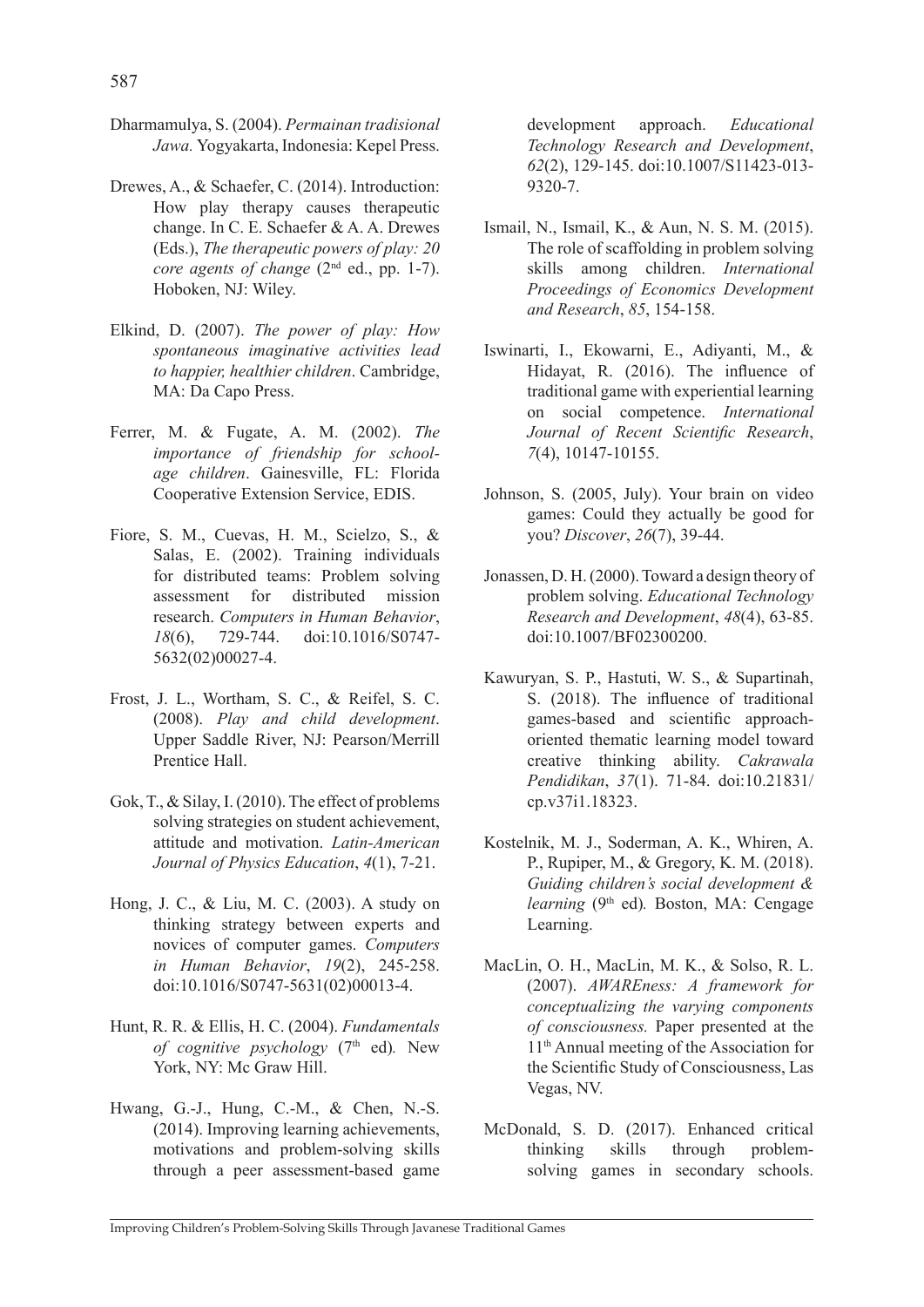*Interdiciplinary Journal of E-Skills and Lifelong Learning*, *13*, 79-96.

- Moursund, D. (2016). *Learning problem solving strategies by using games: A guide for educators and parents.* Eugene, Oregon: Information Age Educations.
- Novotná, J., Eisenmann, P., Přibyl, J., Ondrušová, J., & Břehovský, J. (2014). Problem solving in school mathematics based on heuristic strategies. *Journal on Efficiency and Responsibility in Education and Science*, *7*(1), 1-6. doi:10.7160/ eriesj.2014.070101.
- Obikwelu, C., Read, J., & Sim, G. (2013). Children's problem-solving in serious games: The "Fine-Tuning System (FTS)" elaborated. *Electronic Journal of e-Learning*, *11*(1), 49-60.
- Padmaningsih, D., Suwanto, Y., & Sujono, S. (2018). The local wisdom in Javanese traditional games (ethnolinguistic study). *Advances in Social Science, Education and Humanities Research*, *280,* 203-207.
- Parlebas, P. (2005). "El joc, emblema d'una cultura" in Enciclopedia Catalana "Jocs i Esports Tradcionari", Enciclopedia de lacultira popular de Catalunya. *Barcelona: Enciclopedia Catalana*, *3*, 13-20.
- Pata, K., Sarapuu, T., & Lehtinen, E. (2005). Tutor scaffolding styles of dilemma solving in network-based role-play. *Learning and Instruction*, *15*(6), 571-587. doi:10.1016/j.learninstruc.2005.08.002.
- Pawlina, S., & Stanford, C. (2011, September). Preschoolers grow their brains: Shifting mindsets for greater resiliency and better problem solving. *Young Children*, *66*(5), 30-35.
- Potter, P. (2013). Technologists talk: Making the links between design, problem-solving and experiences with hard materials. *International Journal of Technology and Design Education*, *23*(1), 69-85. doi:10.1007/510798-011-9159-3.
- Robertson, J. (2012). Making games in the classroom: Benefits and gender concerns. *Computers & Education*, *59*(2), 385-398. doi:10.1016/j.compedu.2011.12.020.
- Santrock, J. W. (2011). *The science of life-span development* (Vol. I): Jakarta, Indonesia: Erlangga.
- Schaefer, C. E., & Reid, S. E. (2001). *Game play: Therapeutic use of childhood games*. New York, NY: Wiley.
- Schmidt, M. E., & Vandewater, E. A. (2008). Media and attention, cognition, and school achievement. *The Future of children*, *18(*1), 63-85. doi:10.1353/foc.0.0004.
- Smiley, D. F., Thelin, J. W., Lance, D. M., & Muenchen, R. A. (2002). Problem-solving ability in elementary school-aged children with hearing impairment. *Journal of Educational Audiology*, *15*, 28-38.
- Spires, H. A., Rowe, J. P., Mott, B. W., & Lester, J. C. (2011). Problem solving and gamebased learning: Effects of middle grade students' hypothesis testing strategies on learning outcomes. *Journal of Educational Computing Research*, *44*(4), 453-472. doi:0.2190/EC.44.4.e.
- Sternberg, R. J. (2000). The theory of successful intelligence. *Gifted Education International*, *15*(1), 4-21. doi:10.1177/026142940001500103.
- Sutton-Smith, B. (2008). Play theory: Personal journey and new thoughts. *American Journal of Play, 1*(1), 80-123.
- Treadwell, S. M., Smith, M. A., & Pratt, E. (2014). Perceptions and understanding of games creation: Teacher candidates' perspective. *Physical Educator*, *71*(1), 72-92.
- Whitebread, D., Basilio, M., Kuvalja, M., & Verma, M. (2012). *The importance of play*. Brussels, Belgium: Toy Industries Europe.